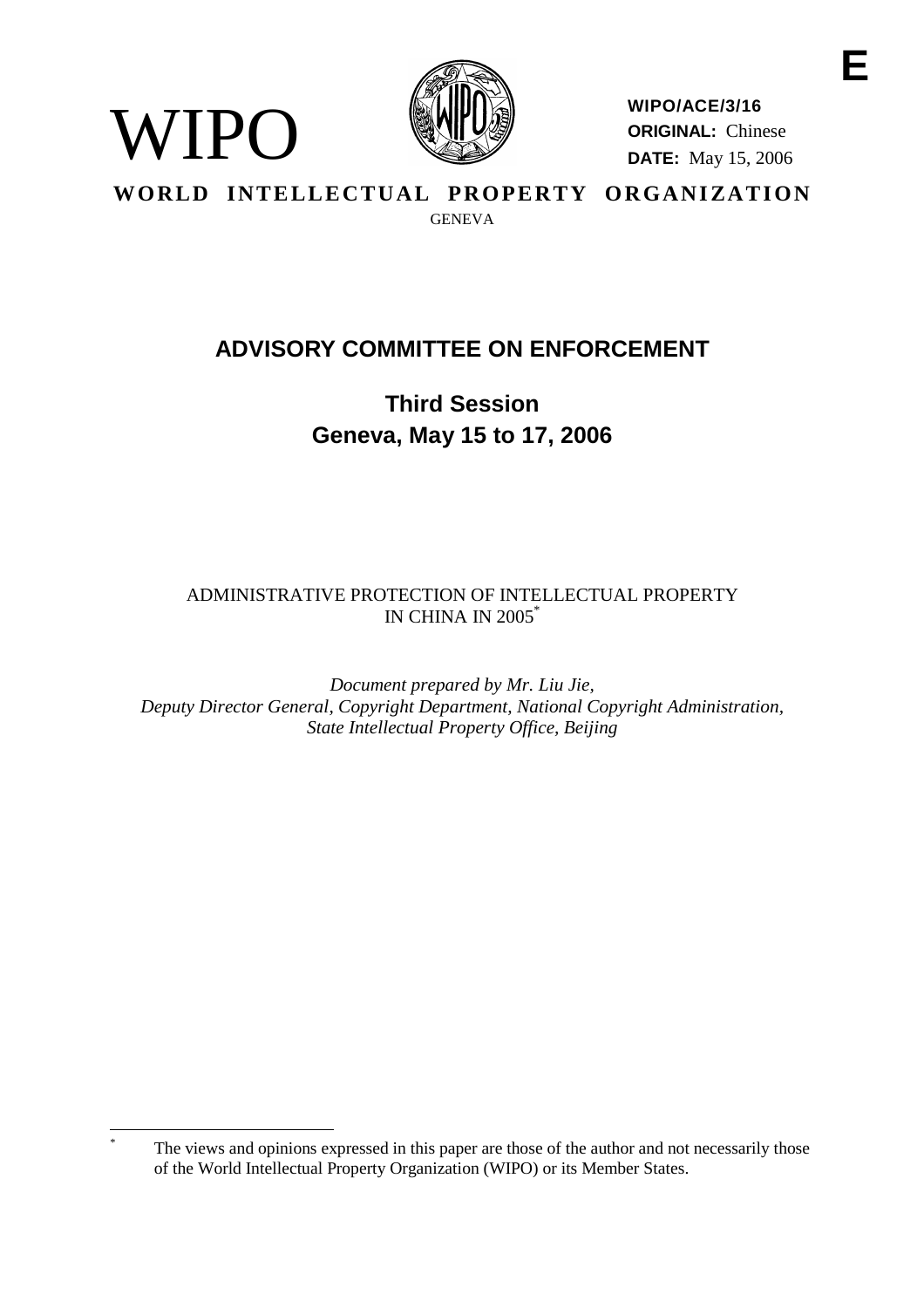## ADMINISTRATIVE PROTECTION OF INTELLECTUAL PROPERTY IN CHINA IN 2005

#### INTRODUCTION

Over the past few years, great progress has been made in the protection of intellectual property (IP) in China. In 2005, competent government authorities received over 470,000 patent applications of three categories (patents, utility models and industrial designs), as well as over 830,000 trademark applications for various purposes, out of which 664,000 were applications for trademark registration. Efforts on copyright protection were increasingly enhanced, whereas the customs achieved remarkable results in its protection of intellectual property. Government agencies for, among others, public security, industry and commerce, copyright and cultural affairs have increased their efforts to monitor and control IP related markets, by launching specialized campaigns against counterfeited goods, infringement and piracy, and focusing on combating criminal offenses in relation to intellectual property. These efforts have resulted in evident improvement of the market order.

In order to strengthen guidance to and coordination among government agencies having a responsibility in administrative enforcement of intellectual property, a National Working Group on the Protection of Intellectual Property was set up in March 2004, headed by Vice Premier WU Yi and composed of ministers of a dozen of ministries and commissions. This fully demonstrates the firm and strong determination of the Government of China to prioritize IP protection and severely crack down on criminal infringement of IP rights.

#### I. LEGAL SYSTEM AND PROGRESSIVELY DEVELOPMENT OF LAWS

In 2005, as part of its efforts to develop and improve the system for collective management of copyright, the State Council promulgated the Regulations on Collective Management of Copyright. Meanwhile, the National Copyright Administration and the Ministry of Information Industry jointly issued the Measures on Administrative Protection of Copyright on the Internet in order to protect copyrighted works in their transmission on the Internet. The State Intellectual Property Office released the Measures on Compulsory License of Patent Working in Relation to Public Health. In addition, legislation work has almost come to an end concerning the Regulations on the Protection of Rights of Communication on Information Networks, which will be shortly issued by the State Council for implementation.

The year 2005 saw strengthened collaboration and coordination between public security authorities and other government agencies such as the customs, industry and commerce administrations, and copyright administrations in developing various IP protection policies. For instance, in accordance with the Provisions on the Transfer by Administrative Enforcement Authorities of Cases concerning Suspected Crimes, the Ministry of Public Security has established the Interim Provisions on Collaboration and Coordination of Work in Combating Criminal Infringement of Exclusive Right of Trademarks, and the Interim Provisions on Collaboration and Coordination of work in Combating Criminal Infringement of Copyright, in cooperation with the State Administration for Industry and Commerce and the National Copyright Administration, respectively. The Ministry of Public Security has also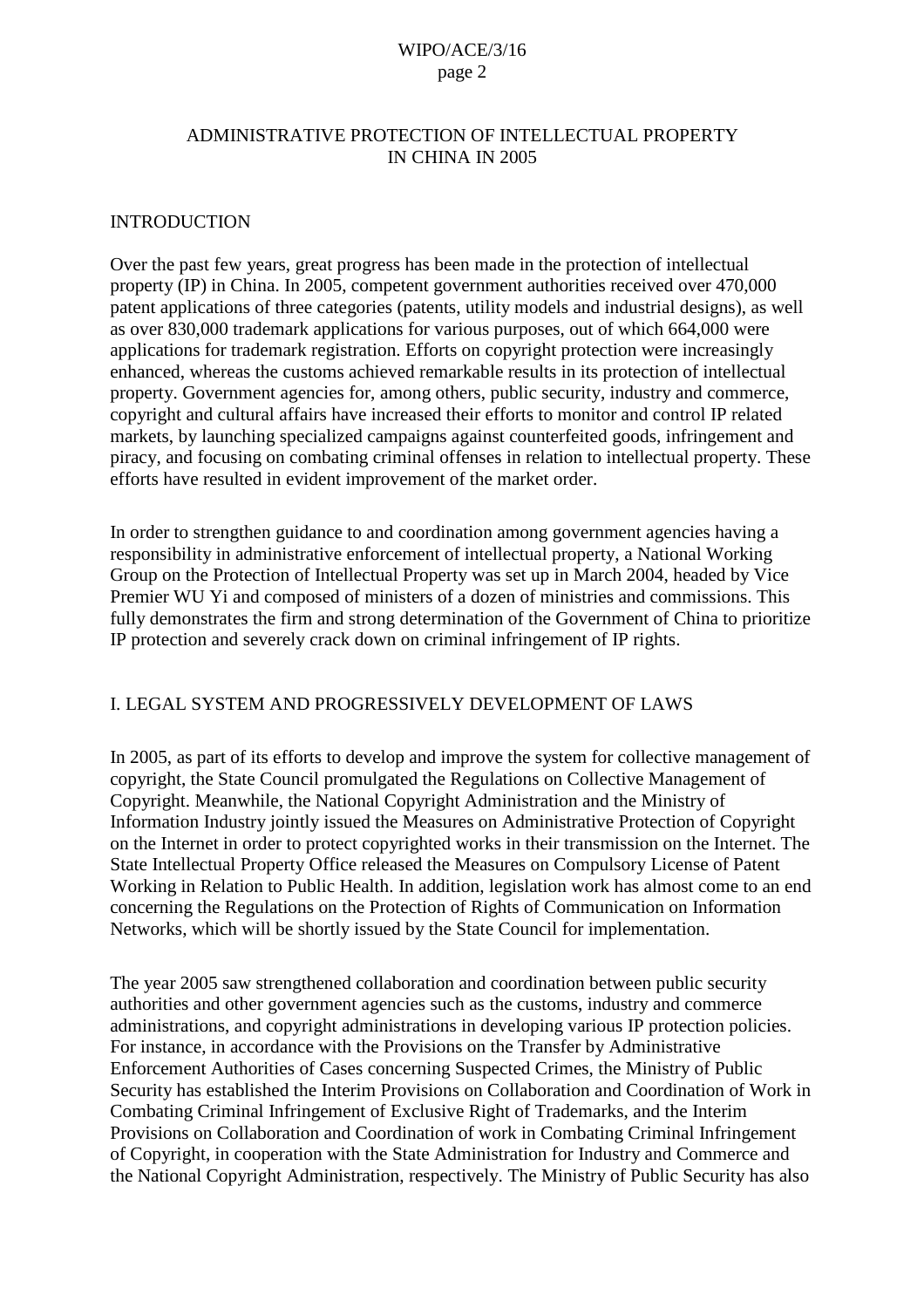established, in cooperation with the China Customs, the Interim Provisions on Strengthening Collaboration in Enforcement of Intellectual Property Rights. Those Interim Provisions, specifying working procedures, materials needed for the transfer of cases, joint meeting mechanisms and so on in the collaboration between administrative enforcement administrations and public security authorities, will contribute to further increasing efficiency and accuracy in law enforcement, and will act as a strong deterrent to criminals infringing IP rights.

## II. ADMINISTRATIVE ENFORCEMENT EFFORTS AND ACHIEVEMENTS

Intellectual property related work has become more and more important in China along with its economic and social development. As part of the efforts to comprehensively strengthen IP protection, the National Working Group on the Protection of Intellectual Property launched a nation-wide specialized campaign on the protection of intellectual property and the fight against counterfeit and piracy, which last for 18 months from August 2004 to December 2005 with remarkable achievements.

#### 1. Trademark Protection

In 2005, administrations for industry and commerce at all levels across China joined efforts in implementing four rectification programs under the Action Plan on the Protection of the Exclusive Right of Registered Marks, focusing on infringement cases concerning trademarks for food, medicine and agriculture-related products and geographic indications. According to statistics, administrations for industry and commerce at all levels investigated and dealt with 39,107 cases in 2005 related to infringement and counterfeit of various kinds of trademarks, out of which 6,770 cases involved foreign companies or individuals, an increase of 23.2% as compared with the 5,401 cases in 2004. A total of 236 cases of suspected crimes concerning trademarks were transferred to the judiciary, involving 215 suspects, with both figures representing 2.5 and 2.6 times more than those of 2004, respectively.

In 2005, China continued its efforts in making known to the public government affairs concerning trademarks so as to increase transparency in trademark registration and administration. In December, the State Administration for Industry and Commerce launched on the web site of the China Trademark Office, for free access by the public, a search system on trademark registration information, publishing in real-time full trademark registration information. In the same month, the China Trademark Office under the State Administration for Industry and Commerce and the Trademark Review and Adjudication Board jointly released the Trademark Examination Guidelines.

#### 2. Patent Protection

In recent years, patent offices at all levels increased their efforts in administrative enforcement of patent. Severe measures based on relevant laws regulations have been taken against all patent infringement behaviors in respect of food, medicine and other products that have a bearing on human life, focusing on the investigation and prosecution of patent infringement that involve core and key technologies or have significant implications. Conscientious efforts have been made to investigate and deal with patent infringement, counterfeit and pass-off cases concerning invention, utility models and industrial designs.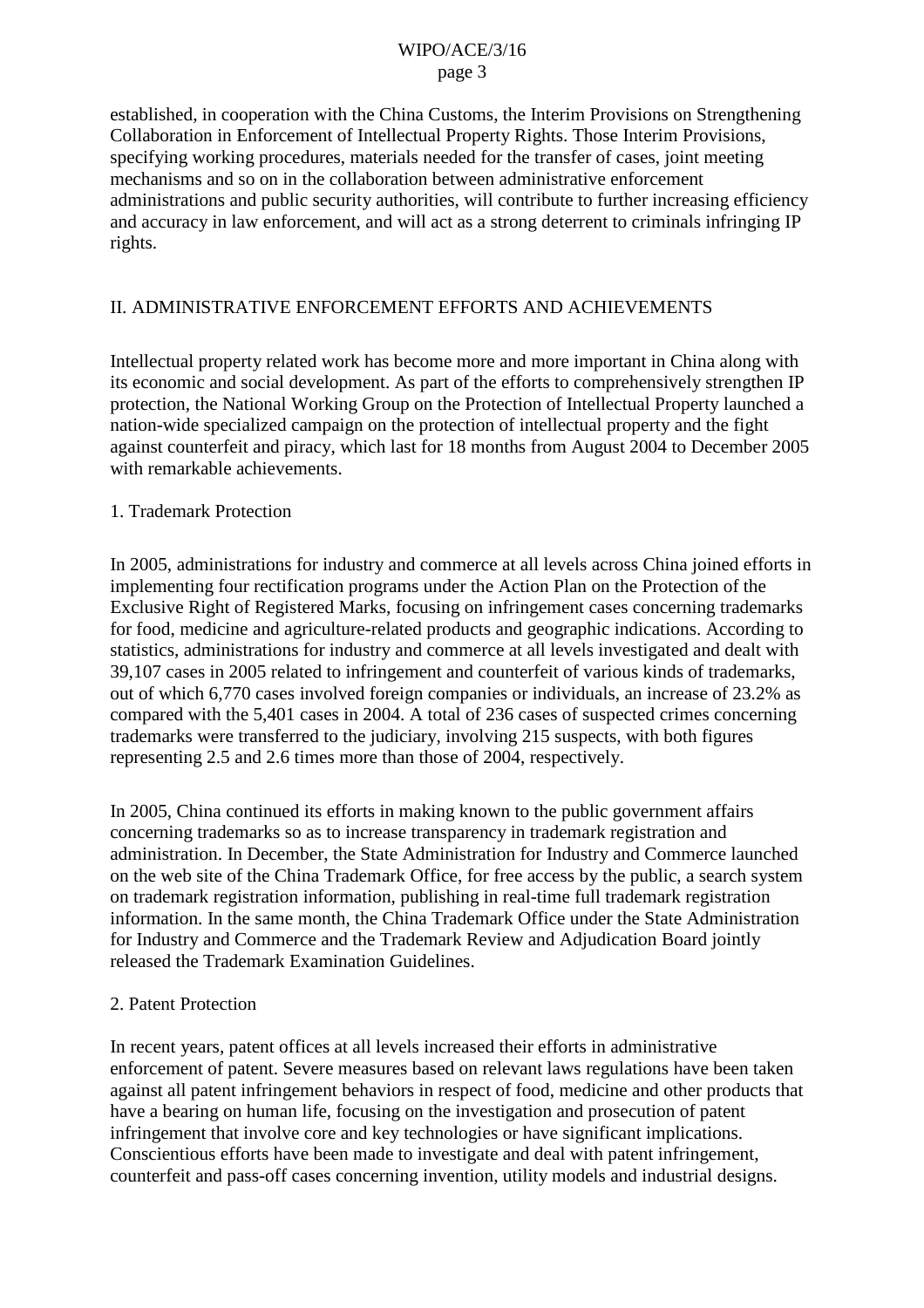From January to December, 2005, competent authorities for patent administrative enforcement investigated and dealt with 4,767 cases of patent infringement, out of which 15 cases have been transferred to public security authorities for further action.

## 3. Copyright Protection

Copyright administrations and other relevant agencies in China launched three programs in 2005 with different focuses, namely, a Specialized Spring Action Combating CD Piracy, a Specialized Action Combating Piracy of Audio-Visual Products and a Specialized Action Combating Infringement and Piracy on the Internet. In 2005, copyright administrations at all levels across the country handled 9,644 cases in total, with 9,380 cased winded up, more than 107 million pirated products of various kinds confiscated and 17 illegal CD production lines closed down (a total of 224 such lines were closed down between 1996 and 2006), out of which, 366 cases of suspected crimes concerning copyright have been transferred to the judiciary for examination.

## 4. Intellectual Property Protection by the Customs

The China Customs has continued to reinforce its efforts in IP protection and made remarkable achievements. Through various means, it has enhanced its capability and efficiency in hunting down infringing goods and increased its accuracy in addressing importation and exportation of infringing goods. The year of 2005 saw 1,210 cases where customs all over China tracked down and seized infringing goods, worth of RMB 99.78 million *yuan* in value, representing 19% increase in cases and 18.5% increase in value, respectively.

# III. PUBLIC AWARENESS AND PROMOTION/EDUCATION ACTIVITIES

A critical basis for IP protection lies in the improvement of public awareness, thus making consumers conscious of the importance of IP protection and the significant role that IP protection plays in promoting national economic development, to such an extent that they would conscientiously respect the intellectual creations and works of the mind of other people. Every year in China, on the occasion of the World Intellectual Property Day on April 26, governments at the central, provincial and municipal levels would organize a week-long promotion and education activities on the importance of IP protection. Taking various publicity forms such as public forum and lectures at open squares and in communities, mass signature, and promotion through newspapers and on television, these activities help to continuously enhance public awareness on the legal protection of intellectual property.

In 2005, for example, the National Office of Rectification and Standardization of Market Economic Order, the State Administration for Industry and Commerce, the National Copyright Administration, the State Intellectual Property Office, the Ministry of Public Security, the China Customs and seven other government agencies jointly organized a "Publicity Week of Intellectual Property Protection" from April 20 to 26. Opened in Beijing, this is the largest campaign that the Government of China has ever launched to promote and protect intellectual property targeting the whole nation. This opening ceremony in Beijing kicked off a campaign for "Passing-on Signatures of a Million People for Intellectual Property Protection", where honored guests and leaders of relevant government agencies invited to the ceremony signed on a poster marking the words of "Protect Intellectual Property, Promote Innovation and Development". This very poster was then passed on to the municipality,